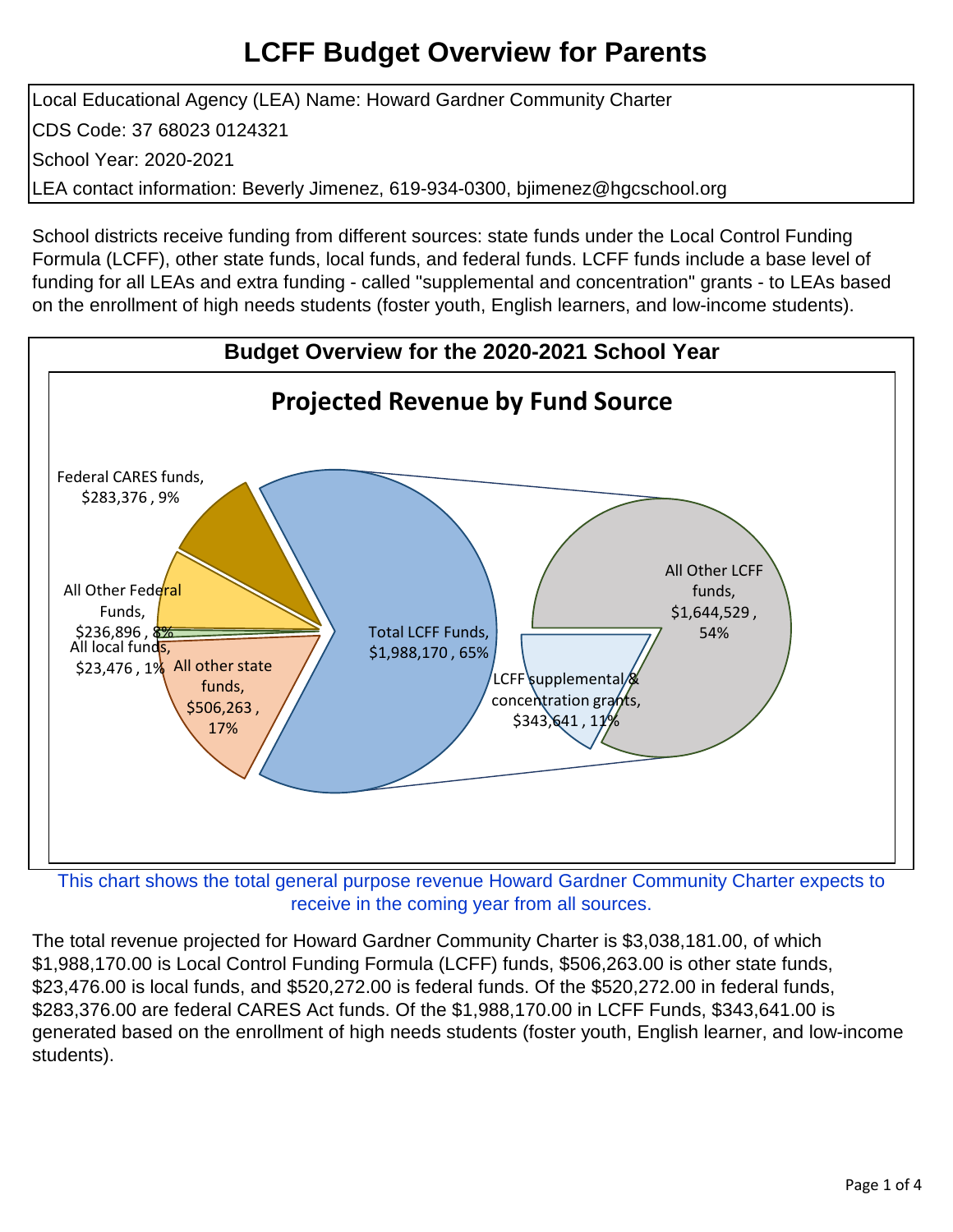For the 2020-21 school year school districts must work with parents, educators, students, and the community to develop a Learning Continuity and Attendance Plan (Learning Continuity Plan). The Learning Continuity Plan replaces the Local Control and Accountability Plan (LCAP) for the 2020–21 school year and provides school districts with the opportunity to desribe how they are planning to provide a high-quality education, social-emotional supports, and nutrition to their students during the COVID-19 pandemic.



This chart provides a quick summary of how much Howard Gardner Community Charter plans to spend for planned actions and services in the Learning Continuity Plan for 2020-2021and how much of the total is tied to increasing or improving services for high needs students.

Howard Gardner Community Charter plans to spend \$3,279,443.00 for the 2020-2021 school year. Of that amount, \$1,530,060.00 is tied to actions/services in the Learning Continuity Plan and \$1,749,383.00 is not included in the Learning Continuity Plan. The budgeted expenditures that are not included in the Learning Continuity Plan will be used for the following:

Additional expenditures include other salaries and benefits, rent, legal services, consulting services, district oversight fees and other operating expenses.

Increased or Improved Services for High Needs Students in in the Learning Continuity Plan for the 2020-2021 School Year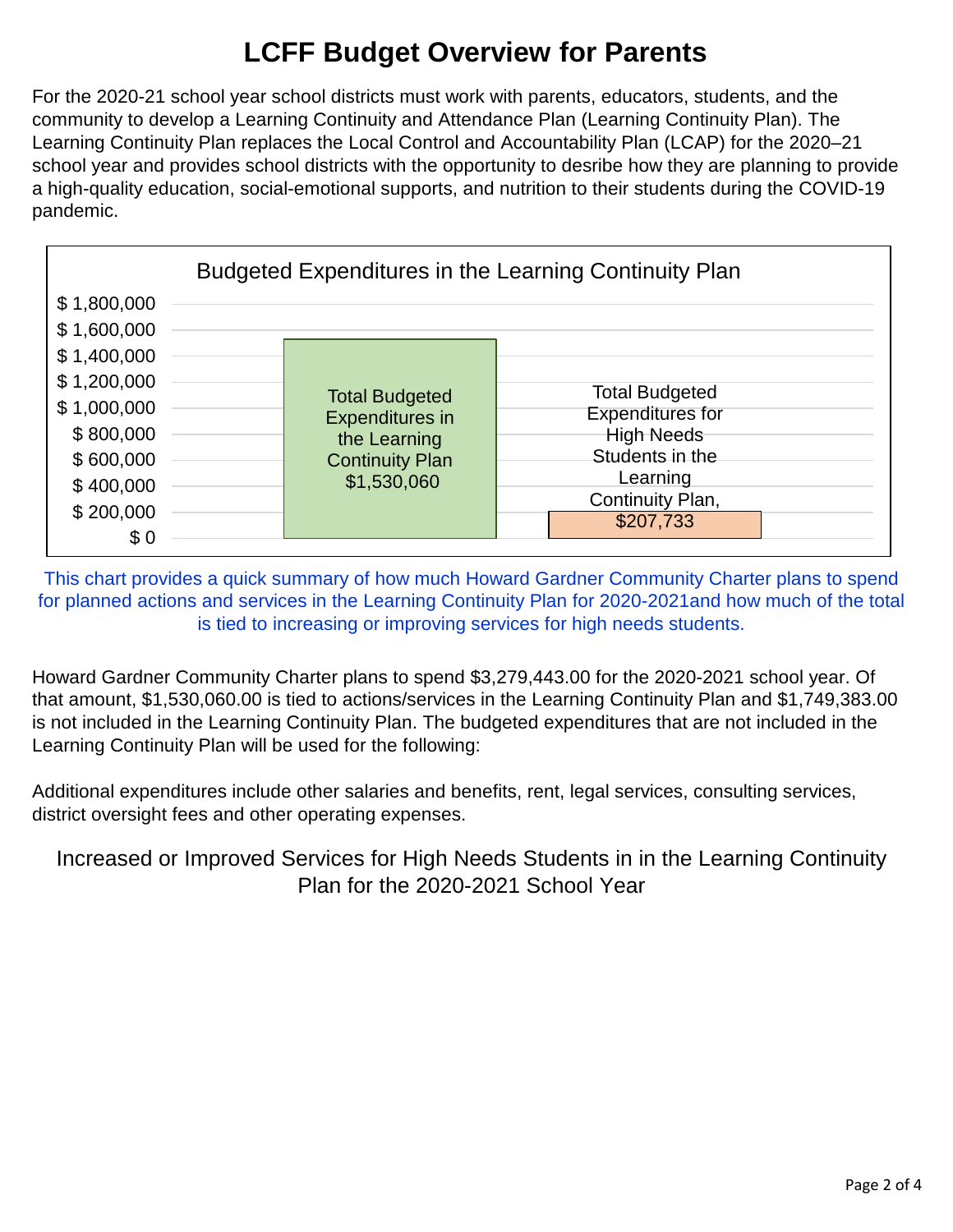In 2020-2021, Howard Gardner Community Charter is projecting it will receive \$343,641.00 based on the enrollment of foster youth, English learner, and low-income students. Howard Gardner Community Charter must describe how it intends to increase or improve services for high needs students in the Learning Continuity Plan. Howard Gardner Community Charter plans to spend \$207,733.00 towards meeting this requirement, as described in the Learning Continuity Plan. The additional improved services described in the plan include the following:

Installing a new Math and ELA curriculum; Purchasing additional chromebooks and technology in the classroom. Adding new staff, including 3 impact teachers, an instructional coach, and an ELD Coordinator; Increasing staff training, professional developement and cross-training.